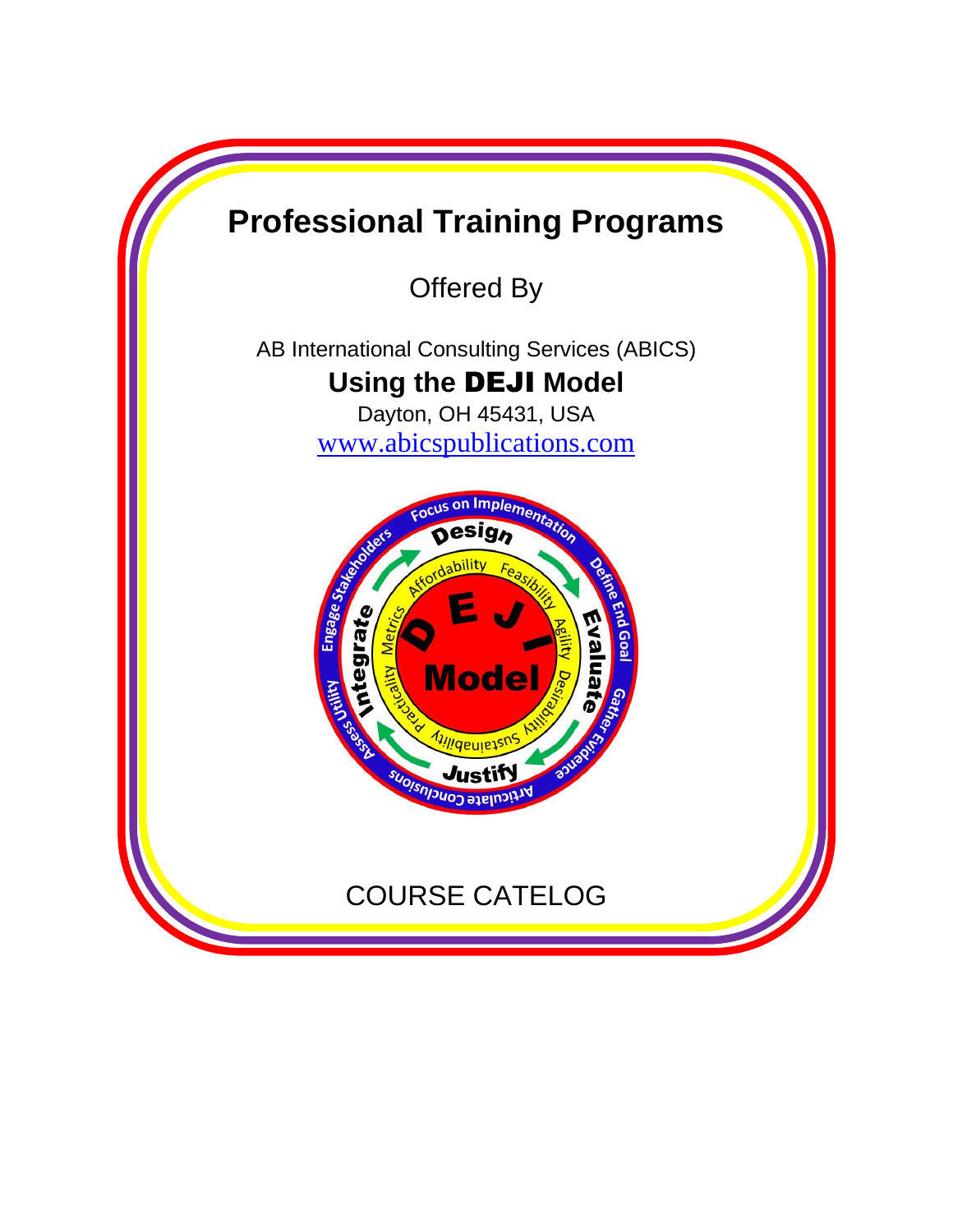#### **About ABICS**

ABICS is a multi-dimensional training organization that has been in business since 1998. Using the DEJI systems model for systems Design, Evaluation, Justification, and Integration, ABICS offers intensive and comprehensive training programs that cover topics designed to prepare managers and technical professionals to tackle organizational, operational, or production problems. Our courses combine fundamental theory and hands-on exercises to sharpen the skills of participants. Practical implementation is the primary goal of our training programs. Our specialized courses are customized to the needs of groups of participants from client organizations. This facilitates homogeneity of discussions relating to specific industries or the needs of an organization. Training programs can be offered in our rented facilities or at client locations.

Past clients of ABICS customized training workshops include ExxonMobil, Chevron, Agip, Total, Nigerian National Petroleum Corporation (NNPC), Sony, AT&T, Seagate Technology, U.S. Air Force, Oklahoma Gas & Electric, Oklahoma Asphalt Pavement Association, Hitachi, Russia Economic Institute, Mexico, China Productivity Center in Taiwan, and Ghana. ABICS uses in-house developed training materials and guides. Please visit *www.abicspublications.com* for further details.

**AB International Consulting Services (ABICS) Postal Address: PO Box 341441, Dayton, OH 45434 Office Address: 2781 Torrey Pines, Beavercreek, OH 45431 Website: [www.abicspublications.com](http://www.abicspublications.com/) For general information: [abadiru@abicsnet.com;](mailto:abadiru@abicsnet.com) [deji@badiru.com](mailto:deji@badiru.com)** Point of Contact: Professor Adedeji Badiru Phone: +1 865-548-1952

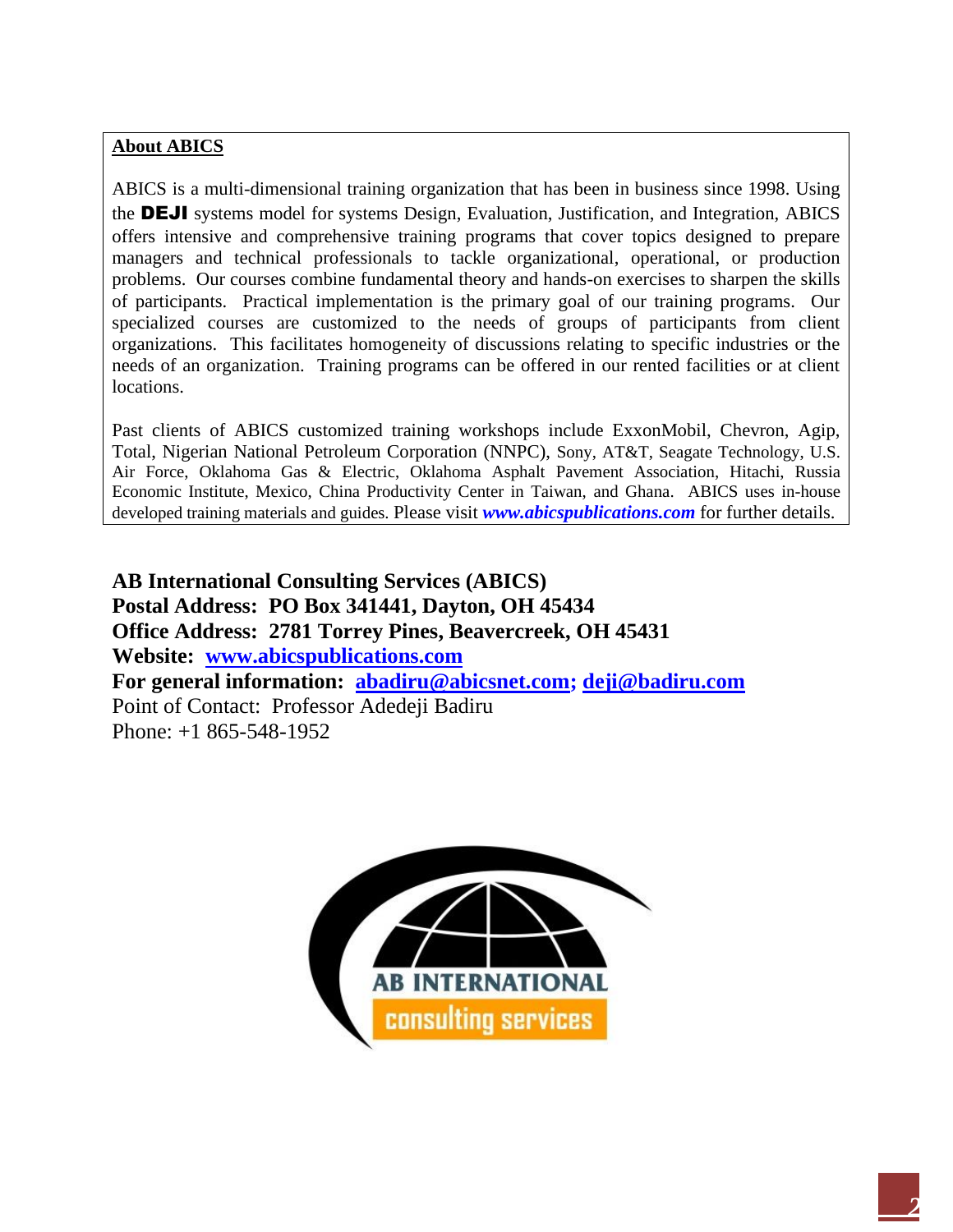# **Project Management Training**

Project management is a signature offering by ABICS. Project management is the process of managing, allocating, and timing resources to achieve a given goal in an efficient and expeditious manner. The objectives that constitute the specified goal may be in terms of time, cost, or technical results. A project can be simple or complex. In each case, proven project management processes must be followed with a world systems view of the project environment. While on-the-job training is possible for many of the project management requirements, periodic external training must be undertaken to keep abreast of the tools and techniques of project management. It has been shown again and again that project management is the foundation of success in many organizations. Project management facilitates the application of knowledge and willingness to actually accomplish tasks. Where there is knowledge, willingness often follows. But it is the execution of a project that actually gets things done. From the very basic tasks to the very complex endeavors, project management must be applied to accomplish organizational goals and objectives. It is, thus, essential that project management be a part of every training program in all organizations. Of course, project management encompasses all aspects of everything that an organization does, ranging from project selection, human resource management, technical design, resource allocation, budgeting, and quality control to economic analysis. The diversity of ABICS lineup of courses reflect the broad-based needs of business, government, and industry. Topics, such as Scrum, Lean, Agile, and Process Mapping are within the capabilities of ABICS.

### **Sample Publications**



### **Please visit [www.ABICSPublications.com](http://www.abicspublications.com/)** for additional listings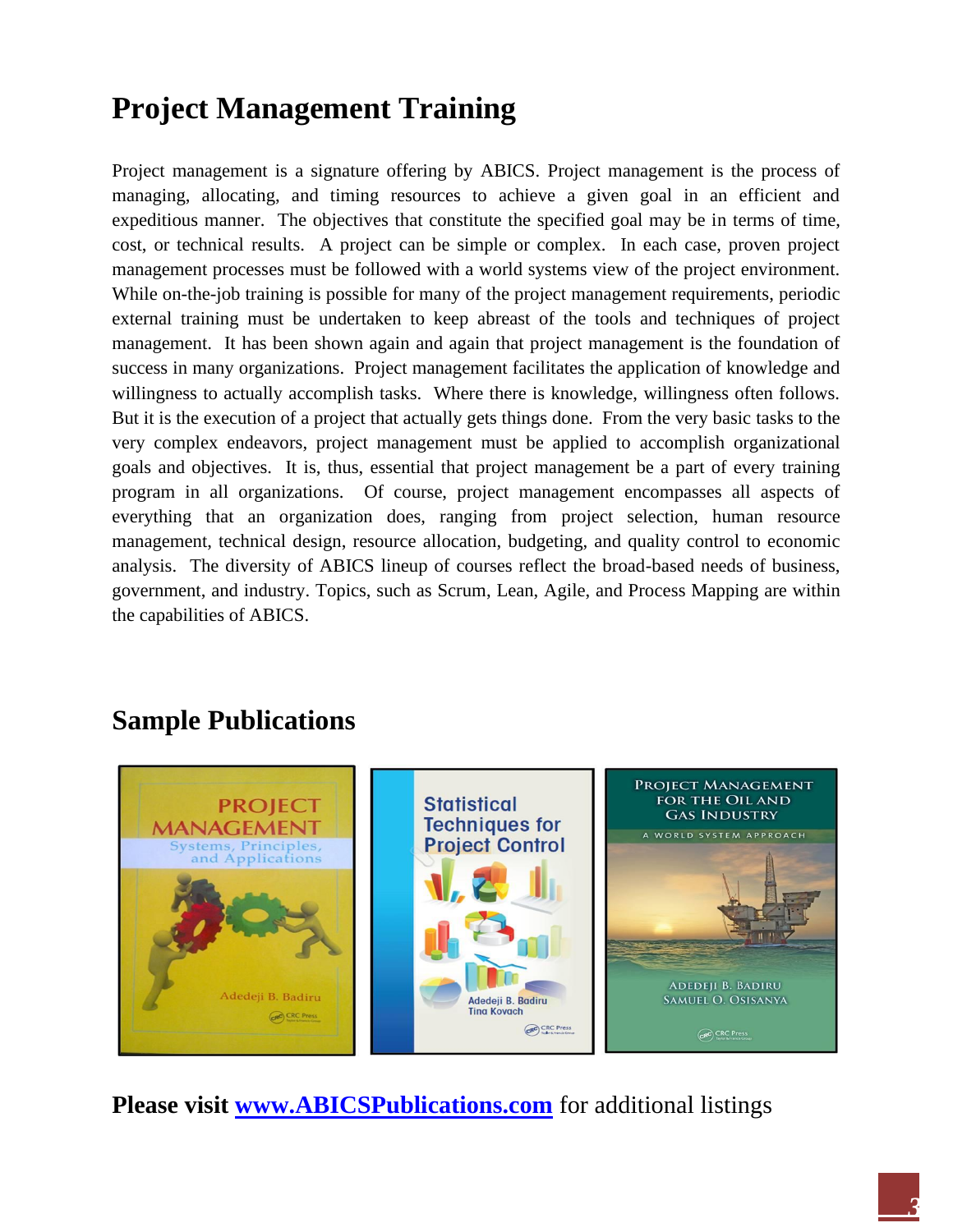# **Sample of Training Programs**



## **Project Management for Executives**

This 3-daycourse is designed for executives in several functional areas of different industries including the petroleum industry, the service industry, retail, and government. These executives can come from engineering, construction, manufacturing, research and development, production, maintenance, marketing, safety, and so on. Typical participants will be those who fund, approve, and supervise large and complex projects, particularly multi-national projects.

#### **LEARNING OBJECTIVES**

- How to think strategically
- How to develop executive etiquette
- How to develop and execute organizational value streams
- How to leverage project teams for goals and objectives
- How to allocate budget to high-profile projects
- How to develop and execute entrepreneurship
- How to demonstrate creativity and innovation
- How to manage organizational efficiency and effectiveness

#### **DAY 1 TOPICS**

- Understanding leadership styles for executives
- Using project management tools to plan, schedule, and control projects
- Organizing projects
- Evaluating quality and value of projects
- Applying systems approach to complex projects
- Achieving integrated project planning, monitoring, and control
- Implementing the Triple C (Communication, Cooperation, and Coordination)

#### **DAY 2 TOPICS**

• Decision making tools and techniques for executives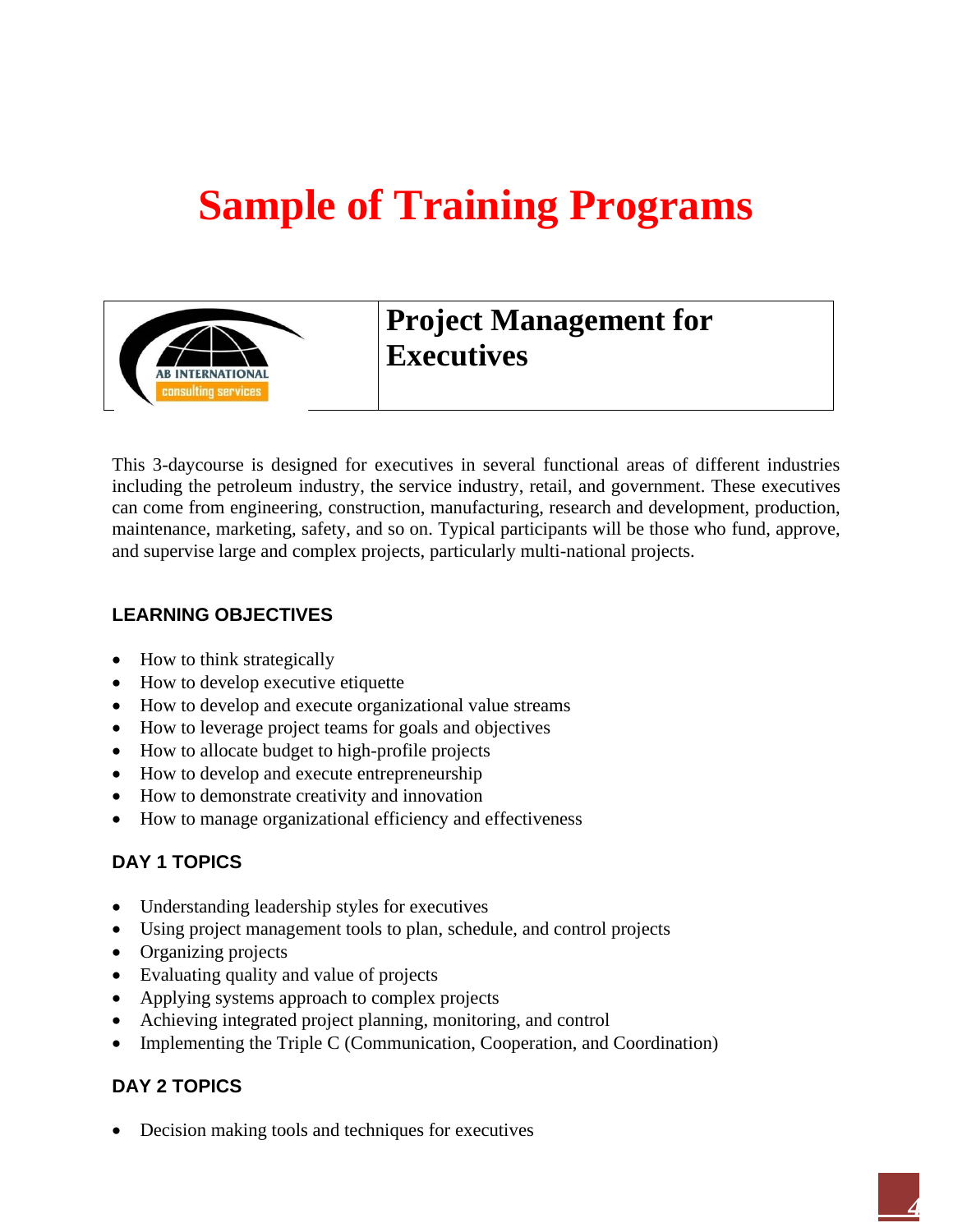- Allocating resources effectively
- Managing workers in a complex project environment
- Applying project management to quality and productivity improvement
- Making organizational transformation
- Developing policies and procedures

#### **DAY 3 TOPICS**

- Setting and measuring performance standards
- Leadership case studies
- Management games and hands-on exercises
- Proactive versus reactive management
- Management by objective versus management by exception
- Executive presentations

#### **Instructors**

- Prof. Adedeji Badiru, Ph.D., PE, PMP (ABICS Lead Consultant)
- Mr. Tony Mayfield, MS, PMP (ABICS Consultant)

#### **Course Materials**

Each participant will receive a copy of the following reference materials:

- 1. Badiru, A. B. (2012), **Project Management: Systems, Principles, and Applications**, Taylor & Francis CRC Press, Boca Raton, FL.
- 2. Badiru, A. B. and S. O. Osisanya (2013), **Project Management for the Oil & Gas Industry: A World System Approach**, Taylor & Francis CRC Press, Boca Raton, FL.
- 3. Badiru, A. B. and Tina Kovach (2012), **Statistical Techniques for Project Control** (2012), Taylor & Francis CRC Press, Boca Raton, FL.

#### **Course Dates**

Negotiable based on client's needs.

#### **Course Location**

At client's location in Kuwait

#### **Course Cost**

To be negotiated based on client's desired level and duration of training and number of participants.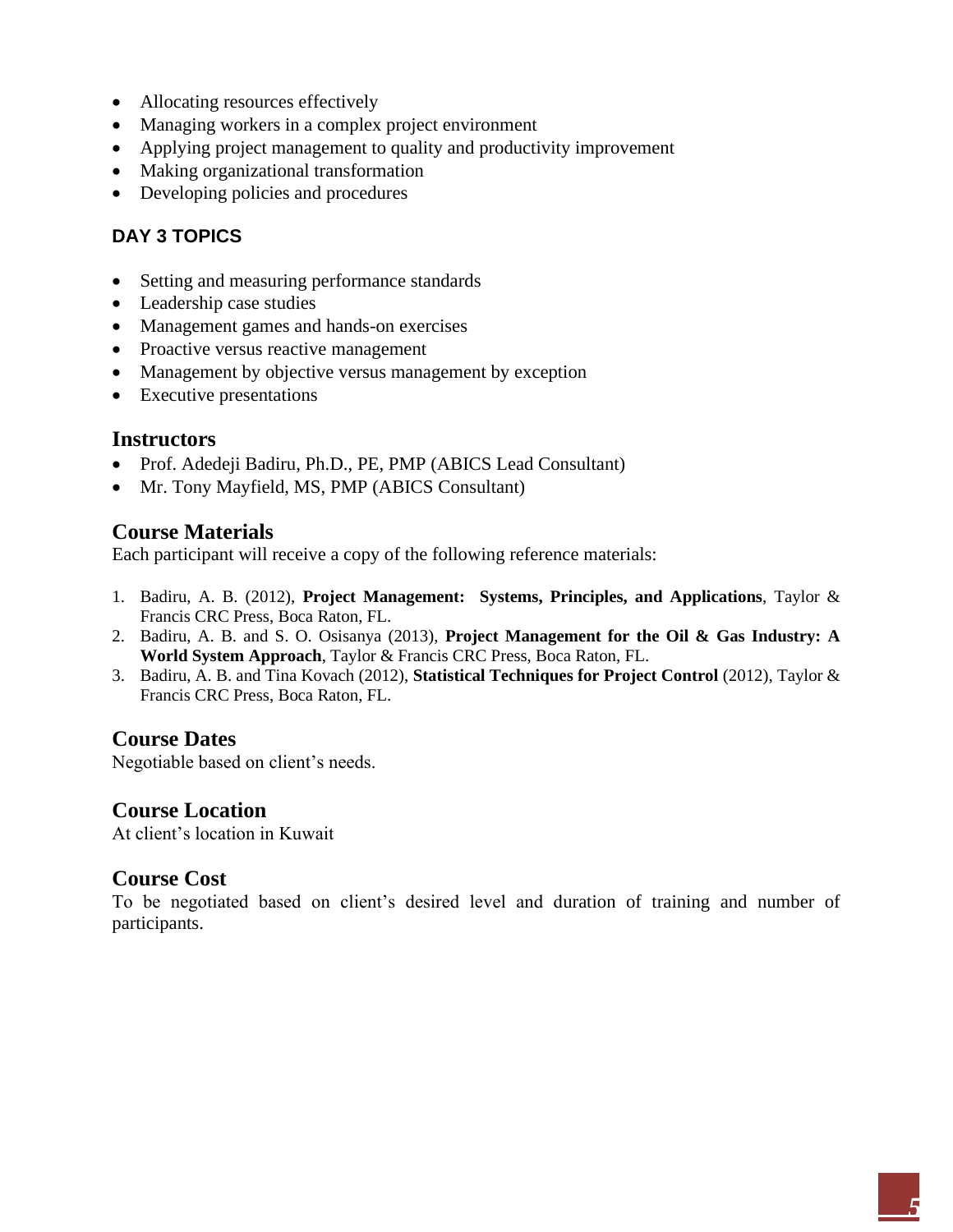

# **Project Management Professional (PMP) Exam Preparation Training**

This 5-day workshop is designed to get participants prepared for taking the project management professional (PMP) examination offered by the Project Management Institute (PMI). The workshop is spread over consecutive weekends. The topics covered are based on the contents of the latest edition of the Project Management Body of Knowledge ( $\text{PMBOK}^{\circledast}$ ).

#### **LEARNING OBJECTIVES**

- Understand all the key elements covered in the PMP exam
- Explain the project management standard
- Define key project management terms and concepts
- Compare and contrast project management to
	- Program management
	- Portfolio management
	- Project Management Office (PMO)
	- Operations Management
- Explain the role of the project manager

#### **DAY 1 TOPICS**

Ethics and Professional Conduct Project Life Cycle Project Management Processes

#### **DAY 2 TOPICS**

Project Integration Management Project Scope Management

#### **DAY 3 TOPICS**

Project Time Management Project Cost Management

#### **DAY 4 TOPICS**

Project Quality Management Project Human Resources Management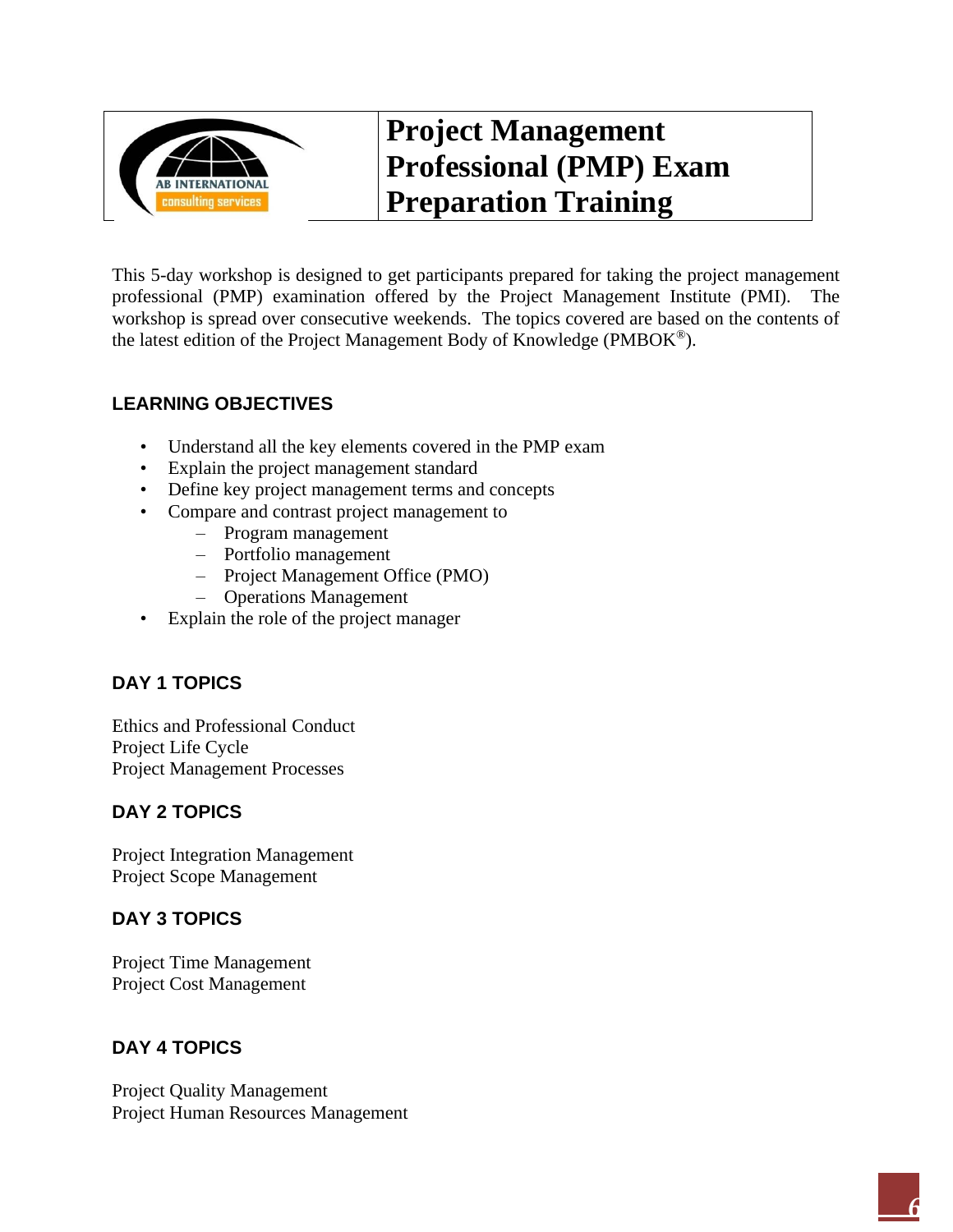#### **DAY 5 TOPICS**

Project Communication Management Project Risk Management Project Procurement Management

The overlay table below shows how ABICS PMP exam preparation workshop links topics from the PMBOK knowledge areas to the project management process clusters.

|                               | <b>Project Management Process Clusters</b> |                 |                  |                                                |               |
|-------------------------------|--------------------------------------------|-----------------|------------------|------------------------------------------------|---------------|
| Knowledge<br><b>Areas</b>     | <b>Initiating</b>                          | <b>Planning</b> | <b>Executing</b> | <b>Monitoring</b><br>and<br><b>Controlling</b> | Closing       |
| Project<br><b>Integration</b> |                                            |                 |                  |                                                |               |
| <b>Scope</b>                  |                                            |                 |                  |                                                |               |
| <b>Time</b>                   | <b>Topics</b>                              |                 |                  |                                                |               |
| Cost                          |                                            |                 |                  |                                                |               |
| Quality                       |                                            |                 |                  |                                                | <b>Topics</b> |
| Human<br><b>Resources</b>     |                                            |                 |                  |                                                |               |
| Communication                 |                                            |                 |                  |                                                |               |
| <b>Risk</b>                   |                                            |                 |                  |                                                |               |
| <b>Procurement</b>            |                                            |                 |                  |                                                |               |

#### **Instructors**

- Prof. Adedeji Badiru, Ph.D., PE, PMP (ABICS Lead Consultant)
- Other corporate partners participate in the training programs of ABICS. Specific instructors are assigned when needed to address specific needs of clients.

#### **Course Reference Materials:**

- 1. Badiru, A. B. (2012), **Project Management: Systems, Principles, and Applications**, Taylor & Francis CRC Press, Boca Raton, FL.
- 2. Badiru, A. B. and S. O. Osisanya (2013), **Project Management for the Oil & Gas Industry: A World System Approach**, Taylor & Francis CRC Press, Boca Raton, FL.
- 3. Badiru, A. B. and Tina Kovach (2012), **Statistical Techniques for Project Control** (2012), Taylor & Francis CRC Press, Boca Raton, FL.
- 4. Badiru, A. B. (2009), **STEP Project Management: Guide for Science, Technology, and Engineering Projects**, Taylor & Francis CRC Press, Boca Raton, FL.

**Course Dates:** Negotiable based on client's needs.

**Course Location:** To be arranged based on client's needs

**Course Cost:** Negotiable based on desired level, duration, and number of participants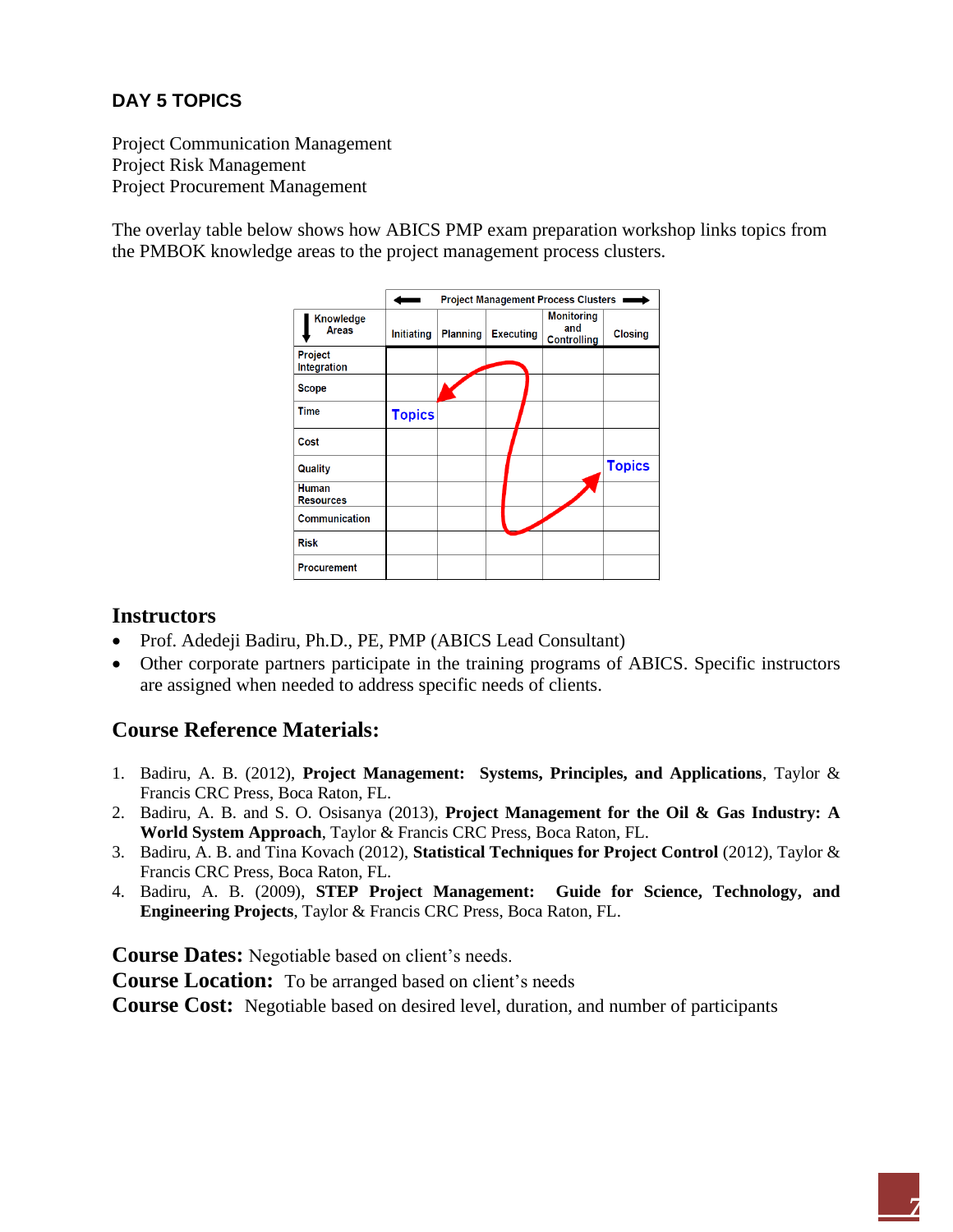# **Partnering Instructors:**

In addition to in-house instructors, ABICS partners with other training organization and individuals to deliver a variety of technical and managerial courses. The home institutions of Partnering Instructors, include (but not limited to) DeVry University, Wright State University, University of Dayton, Clark State College, Central State University, Wilberforce University, The Ohio State University, Xavier University, University of Cincinnati, University of Oklahoma, and University of Tennessee. Specific instructors are assigned when needed to address specific needs of clients.

For other customized courses not listed in the catalog, please contact us at [abadiru@abicsnet.com](mailto:abadiru@abicsnet.com) and [deji@badiru.com](mailto:deji@badiru.com) for special arrangements.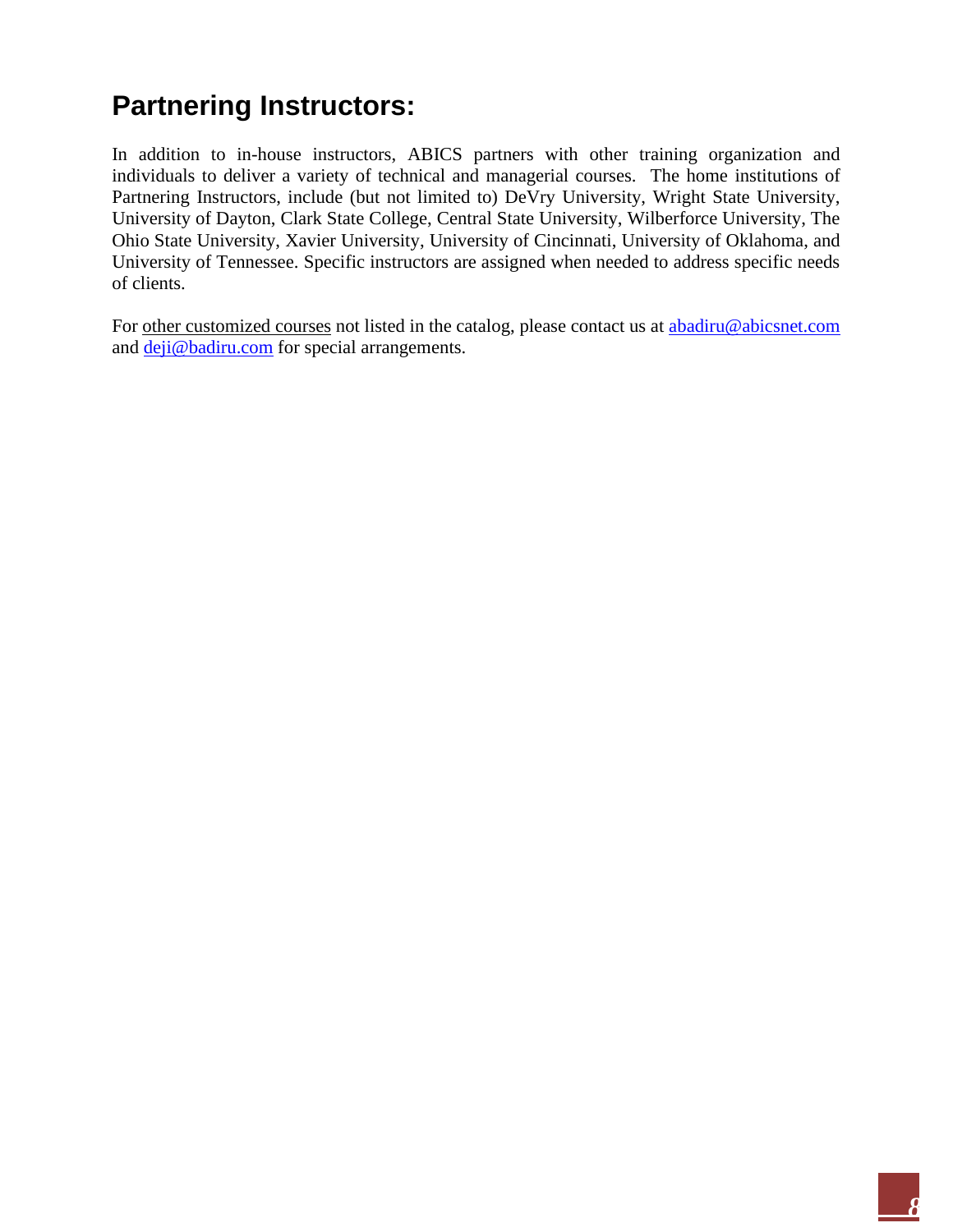# **Additional Course Descriptions**

### **Project Performance Analysis**

This course covers a complete analysis of a technical project from inception to completion. It looks at the various unique aspects of an engineering project using a systems analysis approach. Specific emphasis is placed on monitoring and control techniques.

#### **TOPICS**

- Basics of systems engineering
- Analysis of project system
- Macro and micro levels of technical project planning
- Project risk analysis
- Engineering facility planning
- Engineering decision analysis
- Multi-objective planning
- Engineering sensitivity analysis
- Engineering reliability and fault-tree analyses
- Open and closed loop engineering systems

### **Aviation Economics**

The development and marketing in the travel industry are expected to be the next wave of the transportation industry. Now is the time to prepare for the skills needed to manage the various aspects of the expanding aviation industry. This course tailors proven economics analysis techniques to the management of aviation enterprises. Those who should attend include aviation economists, resource managers, aviation engineers, supervisors, planners, safety officers, managers, and aviation executives.

- Aviation Industry Overview
- Ups and Downs of aviation enterprises
- Fundamentals of aviation economics
- Cost aspects and terminology in the aviation industry
- Basic economic analysis
- Aviation Cash flow analysis
- Fleet replacement analysis
- Economic value-added model
- World aviation standards
- Travel agreements
- Financing aviation projects
- Aviation industry and national economic development
- Safety assurance strategies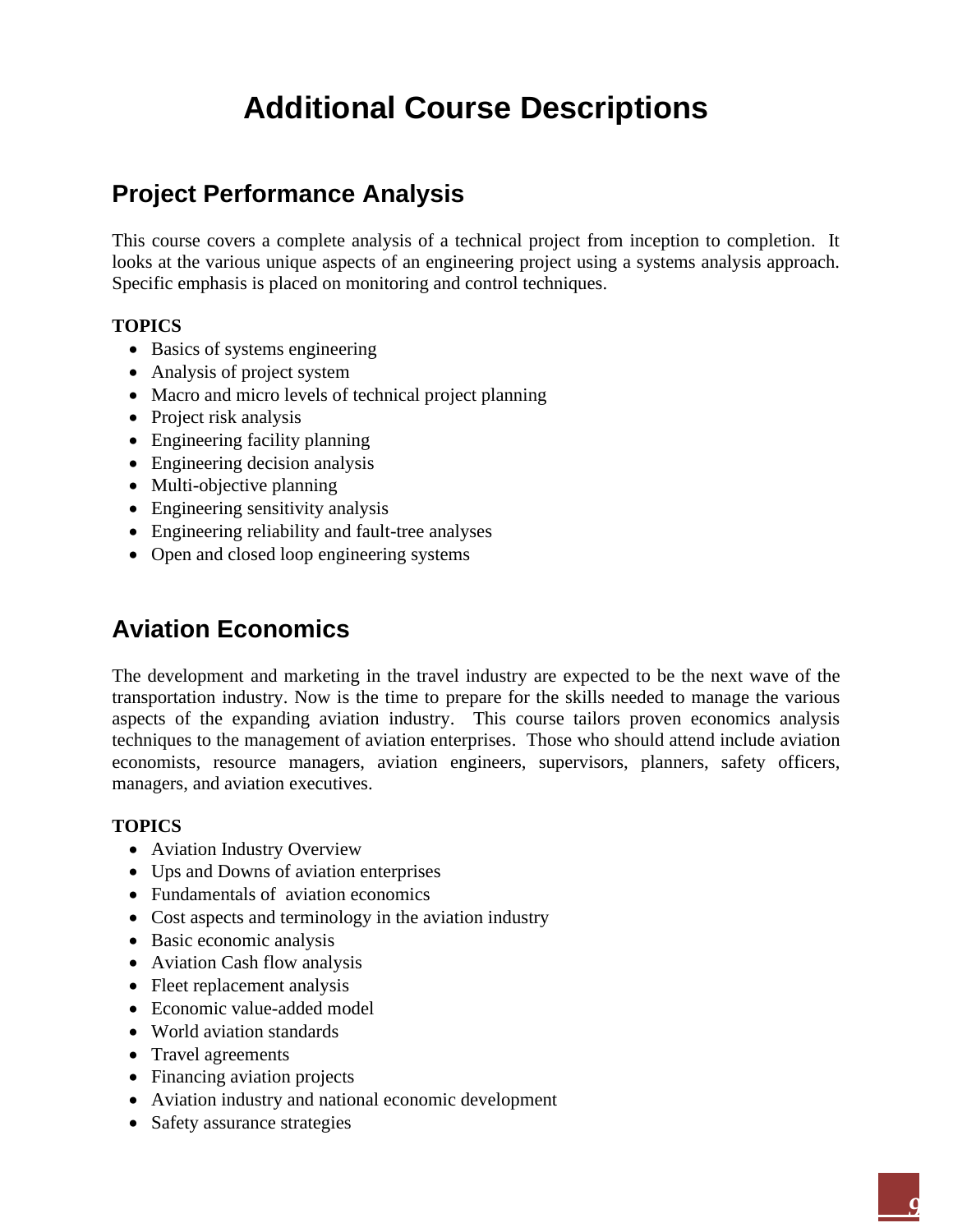### **Medical Service Management**

The course is designed for medical practitioners in private, public, or government service. Those who should attend include doctors, senior nurses, hospital managers, and medical technicians.

#### **TOPICS**

- Medical service performance factors
- Managing the medical office
- Medical work process analysis
- Business practice improvement strategies
- Measurement-evaluation-control cycles in financial management
- Medical service need forecasting
- Cash flow projection and monitoring
- Information technology for medical applications
- Medical change management
- Health care organizational improvement

### **Cost and Investment Analysis**

Result-oriented investment strategies have the greatest potential for profitability. Investment analysis sets the path for successful operations. Investment analysis and appraisal are essential to ensure that point-to-point performance measures are in place for large investments. This course combines various aspects of financing, budgeting, cash flow analysis, and investment planning into one integrative module that prepares managers for the challenges of managing investments across international boundaries. Those who should attend include financial managers, banking officers, auditors, accountants, controllers, business managers, engineers, supervisors, planners, plant managers, business executives, and project designers.

- Measurable investment performance factors
- Investment process analysis
- Business process re-engineering and re-investment
- Measurement-evaluation-control cycles in investments
- Project revenue analysis and forecasting
- Cash flow projection and monitoring
- Investment information management for effectiveness
- Profit ratio analysis and breakeven analysis
- Organizational improvement
- Learning curve analysis for investment improvement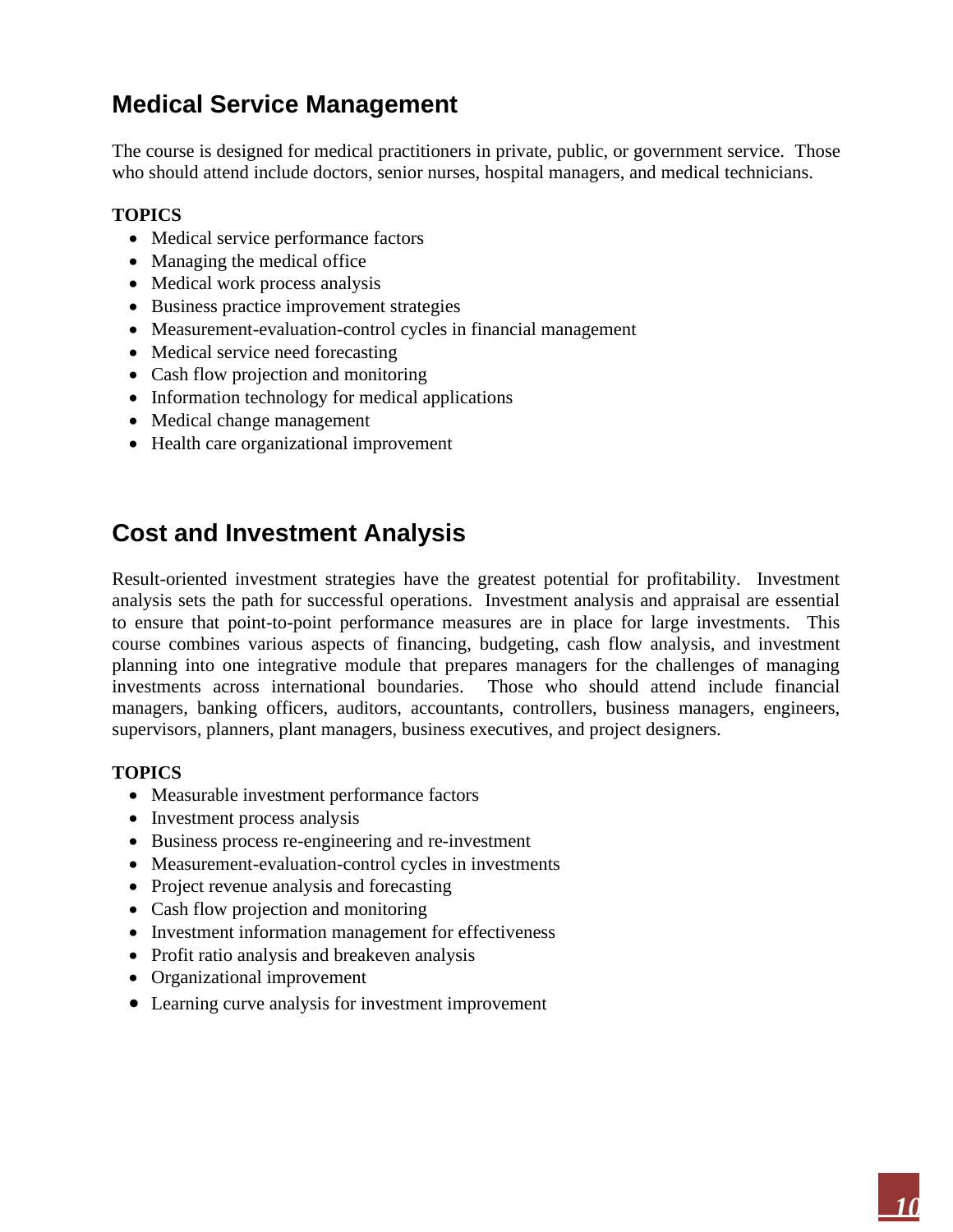### **Cost Engineering**

This course presents comprehensive coverage of elements of cost engineering. It covers both the quantitative and qualitative aspects of cost engineering.

#### **TOPICS**

- Basics of cost engineering
- Activity Based Costing
- Project Economic Analysis
- Cost estimation parameters
- Cost estimation ranges
- Forecasting models
- Payment Terms
- Inventory carrying cost analysis
- Pricing and marketing
- Cost monitoring and control
- Time-Cost-Performance Tradeoffs

### **Executive Forum**

This forum presents an interactive environment for selected upper management staff and key decision makers to examine processes and procedures for instituting and maintaining improvement strategies in an organization. This is a round-table discussion that uses both case examples and real scenarios to device solutions to real problems from a management perspective.

#### **TOPICS**

- Preparing an organization for change
- Identifying the change factors
- Role of upper management
- Organizational diagnostics
- Implementing business process re-engineering
- Developing and maintaining new organizational cultures
- Top-down and bottom-up implementation strategies
- Organizational learning
- Case studies and real examples from the corporate world

### **Leadership Development**

The objective of this course is to bring together policy and decision makers in an organization outside the normal and routine internal discussions. The purpose is not to teach the executives new skills, but rather to illustrate how their existing skills and expertise can be harnessed in a synergistic team approach using project management techniques. The course uses a situational project management case study approach. The course takes a systems view to show how units in an organization can interrelate in a symbiotic setting to maximize organizational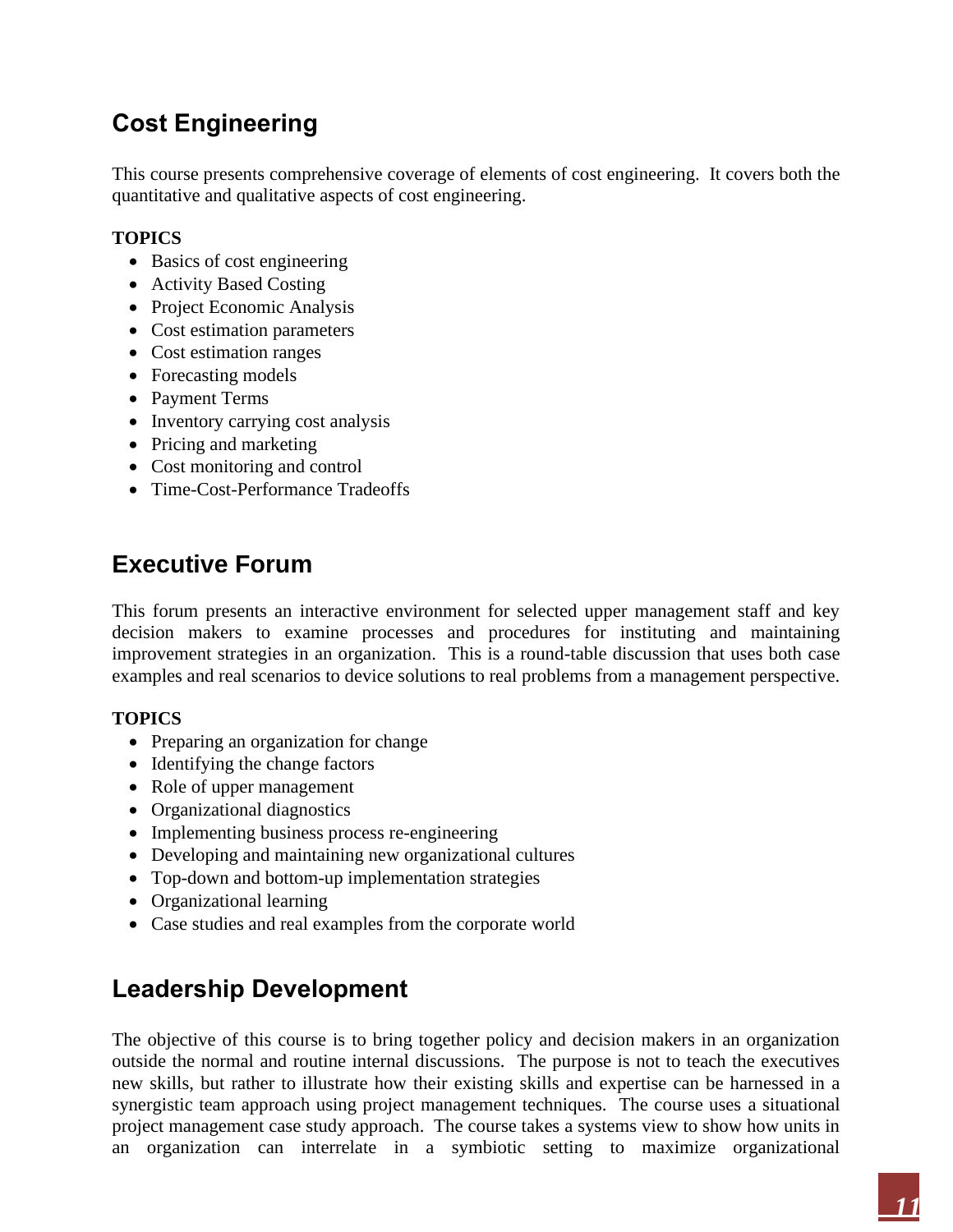accomplishments. The fact that the session is externally moderated by an independent expert makes it a unique undertaking. The approaches to be discussed are applicable to the pursuit of any goal of the organization.

The course emphasizes an interactive team discussion approach and presents strategy for building cohesive teams throughout the organization. The course will address the eight elements of the Project Management Body of Knowledge as defined by the Project Management Institute: Scope, Quality, Time, Cost, Risk, Human Resources, Contract/Procurement, and Communications.

#### **TOPICS**

- Cost Reduction
- Quality Improvement
- Productivity Improvement
- Resource Realignment
- Business Process Re-engineering
- Continuous Process Improvement
- Operations Management, Negotiations
- Lean and Six Sigma Processes
- Total Quality Management
- Project Control

### **Human Resource Development**

This training program is designed for HR Supervisors, Administrators, Training Coordinators, and other HR Professionals. Participants will be introduced to the basic tools of managing human resources. Case study discussions will present Best Practices of HR from different industries.

#### **TOPICS**

- How to Use IT tools and techniques in HR
- Human Resource Development
- Development of HR Policies & Procedures
- How to allocate HR resources effectively
- Managing HR Training Programs
- Train-the-Trainer
- HR Performance Appraisal Systems
- Productivity Improvement Strategies
- HR Recruitment and Retention Programs
- HR Project Management

### **Environmental Management**

Environmental concerns pervade all businesses and industries of today. Learn to turn environmental management into a win-win analysis. This course offers skills training from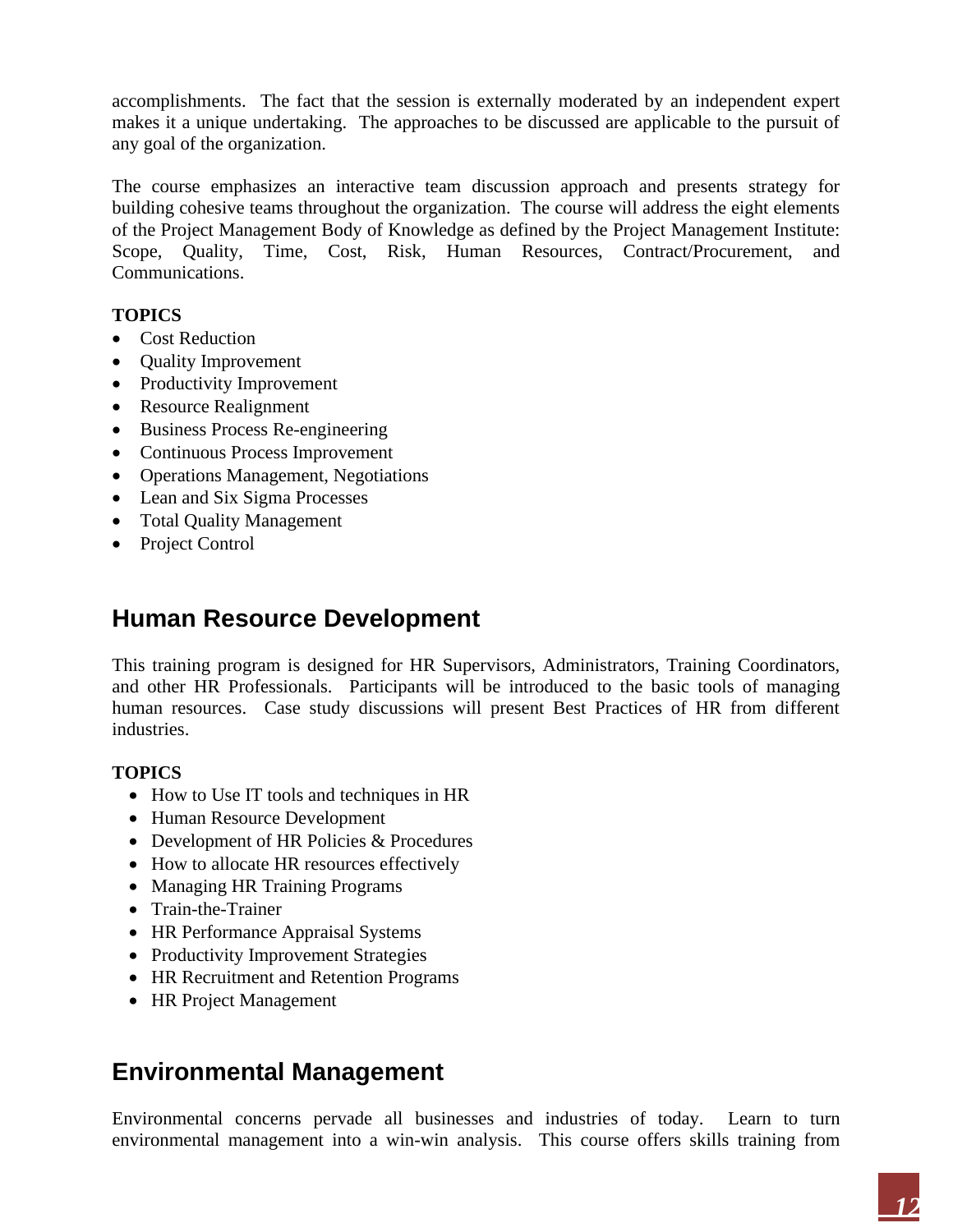planning, organizing, and resource allocation to control measures for environmental issues. Those who should attend include managers, production supervisors, planners, safety officers, and plant managers

#### **TOPICS**

- Identification of environmental hazards
- Environmental remediation strategies
- Managing an environmental compliance program
- Managing people issues related to the environment
- Strategic linkages with local communities
- Partnering with local communities to protect the environment
- Incorporating environmental safeguards into industrial design
- Auditing organizational preparedness
- Workplace of the future
- Blueprint for environmental health
- Scheduling of environmental projects

### **Strategic Planning**

Result-oriented strategies have the greatest potential for success. Strategic planning sets the path for operations. Business planning and budgeting for results ensure that point-to-point performance measures are in place to control operations. This course combines various aspects of financing, budgeting, and business planning into one integrative module that prepares managers for challenges of managing in dynamic and volatile market environments. Those who should attend include financial managers, banking officers, auditors, accountants, controllers, business managers, engineers, supervisors, planners, plant managers, business executives, and designers.

#### **TOPICS**

- Measurable performance factors
- Work process analysis
- Business process re-engineering
- Measurement-evaluation-control cycles in financial management
- Business forecasting
- Cash flow projection and monitoring
- Information management for business effectiveness
- Change management
- Organizational improvement
- Learning curve analysis for operational improvements

### **Engineering Statistical Process Control**

This course presents basic statistical techniques for process analysis and control. The techniques are generally applicable throughout industry for improving process quality, effectiveness, and operational efficiency.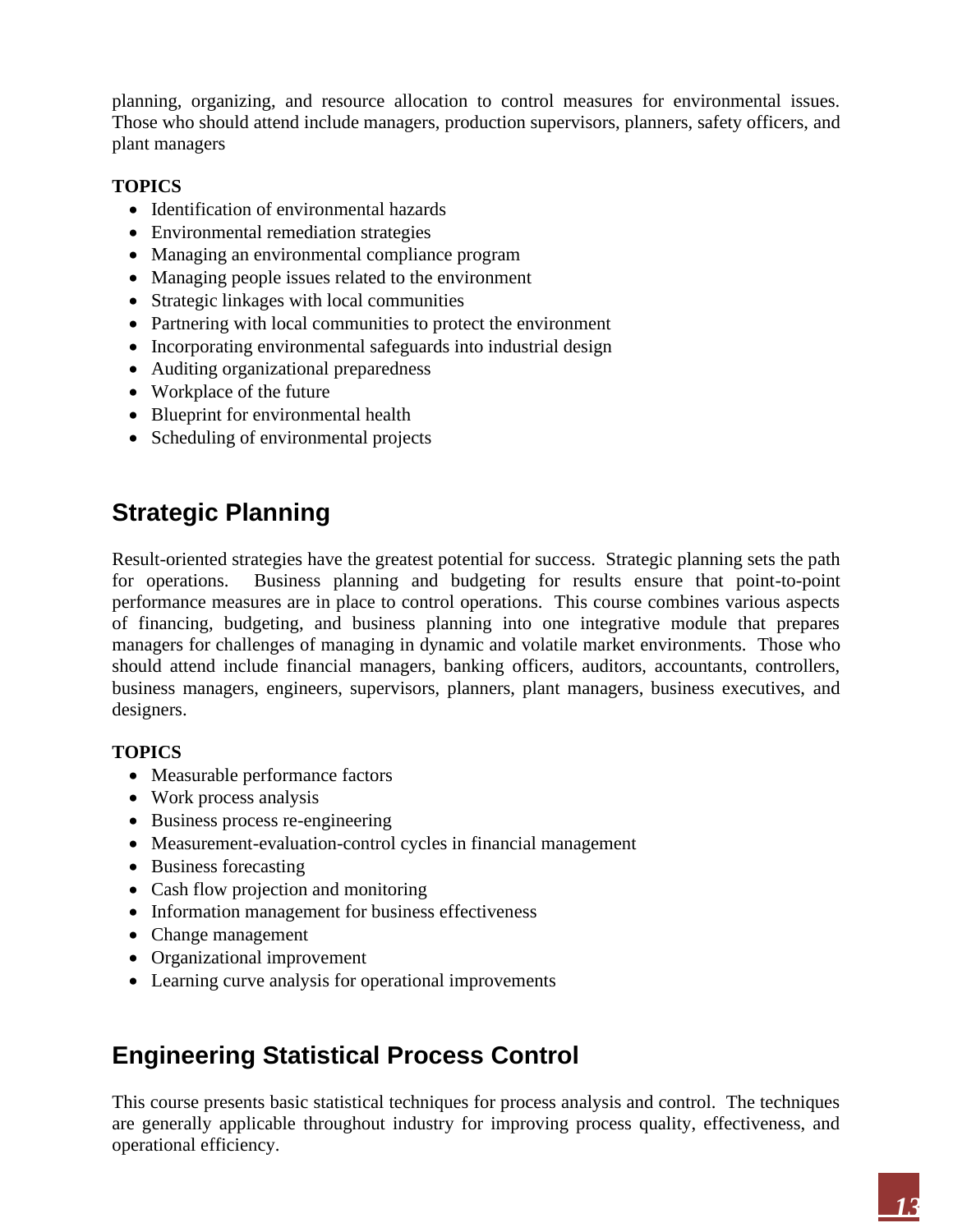#### **TOPICS**

- On-line and off-line process controls
- Statistical inferences
- Data collection and analysis
- Process simulation and process variation
- Analysis and interpretation of process data
- Process control charts
- Process capability analysis
- Design and analysis of experiments
- Process measurement scales

### **Engineers Transitioning to Management**

This course covers professional development and career growth of engineers in transition to management positions. It teaches participants how to be effective leaders both in technical and management functions.

#### **TOPICS**

- Leadership styles for managers
- Making the transition
- Administrative tools and processes
- Developing policies and procedures
- Using Triple C model of Communication, Cooperation, Coordination
- Managing multiple objectives
- Setting and measuring performance standards
- Leadership case studies
- Management games and hands-on exercises
- Proactive versus reactive management
- Management by objective
- Management by exception
- Adapting technical tools for management applications

### **Lean Production Systems**

This course introduces the new concepts of *lean production* systems. It shows how organizations fit into lean manufacturing. It presents both the technical and people aspects of lean production approaches.

- What is lean?
- Selling and motivating employees about lean
- Lean and green manufacturing
- Environmental impacts of lean production
- Creating organization culture to support lean